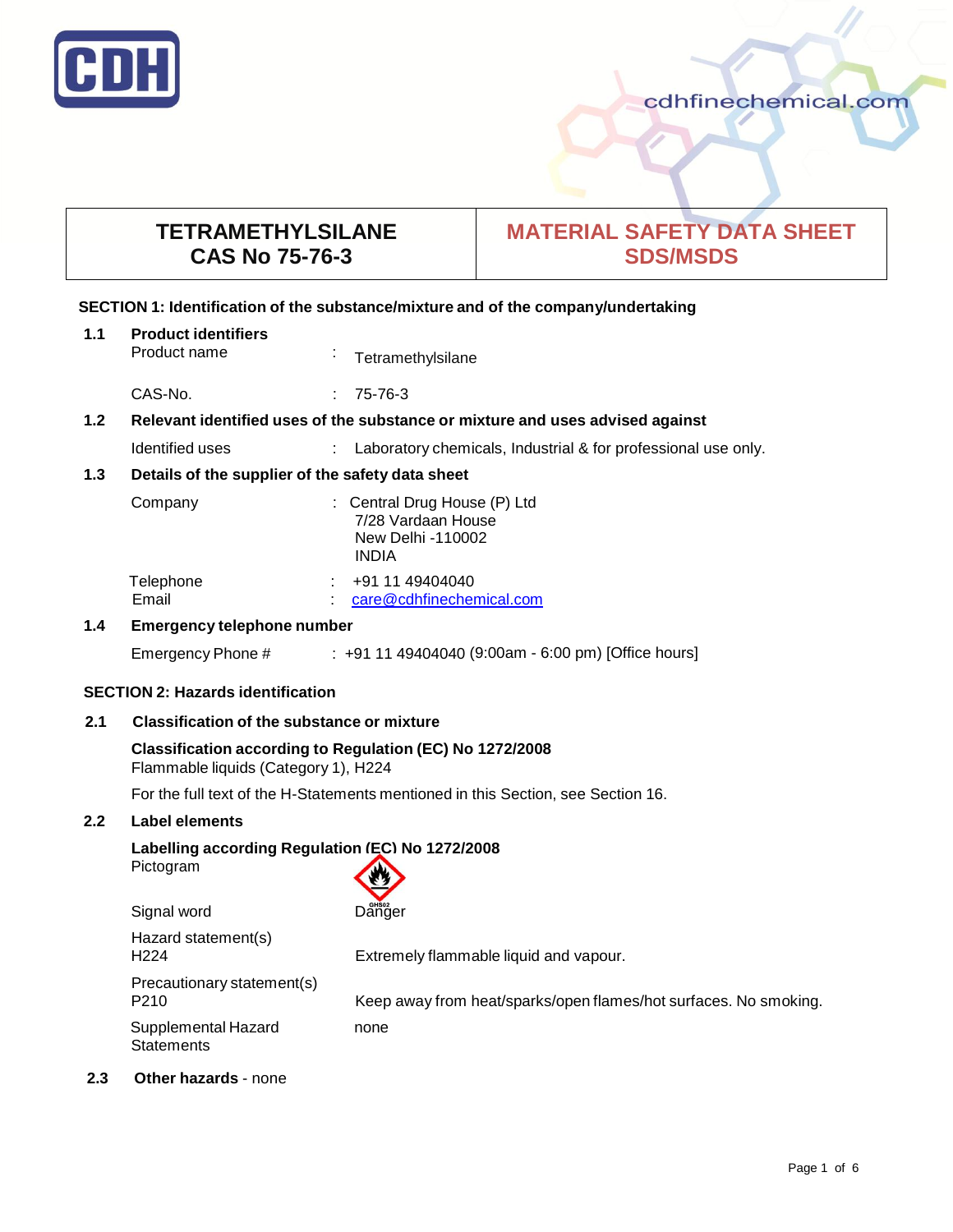# **SECTION 3: Composition/information on ingredients**

# **3.1 Substances**

| Formula          | $C_4H_{12}Si$     |
|------------------|-------------------|
| Molecular weight | $: 88.23$ g/mol   |
| CAS-No.          | $: 75-76-3$       |
| EC-No.           | $: 200 - 899 - 1$ |

No components need to be disclosed according to the applicable regulations.

For the full text of the H-Statements mentioned in this Section, see Section 16.

## **SECTION 4: First aid measures**

#### **4.1 Description of first aid measures**

#### **General advice**

Consult a physician. Show this safety data sheet to the doctor in attendance.

#### **If inhaled**

If breathed in, move person into fresh air. If not breathing, give artificial respiration. Consult a physician.

#### **In case of skin contact**

Wash off with soap and plenty of water. Consult a physician.

#### **In case of eye contact**

Flush eyes with water as a precaution.

#### **If swallowed**

Do NOT induce vomiting. Never give anything by mouth to an unconscious person. Rinse mouth with water. Consult a physician.

## **4.2 Most important symptoms and effects, both acute and delayed**

The most important known symptoms and effects are described in the labelling (see section 2.2) and/or in section 11

**4.3 Indication of any immediate medical attention and special treatment needed** No data available

## **SECTION 5: Firefighting measures**

# **5.1 Extinguishing media**

## **Suitable extinguishing media**

For small (incipient) fires, use media such as "alcohol" foam, dry chemica of water applied ineffective. Cool all affected containers with flooding

**5.2 Special hazards arising from the substance or mixture** Carbon oxides, silicon oxides

# **5.3 Advice for firefighters**

Wear self-contained breathing apparatus for firefighting if necessary.

# **5.4 Further information**

Use water spray to cool unopened containers.

# **SECTION 6: Accidental release measures**

**6.1 Personal precautions, protective equipment and emergency procedures**

Avoid breathing vapours, mist or gas. Ensure adequate ventilation. Remove all sources of ignition. Evacuate personnel to safe areas. Beware of vapours accumulating to form explosive concentrations. Vapours can accumulate in low areas.

For personal protection see section 8.

# **6.2 Environmental precautions**

Prevent further leakage or spillage if safe to do so. Do not let product enter drains.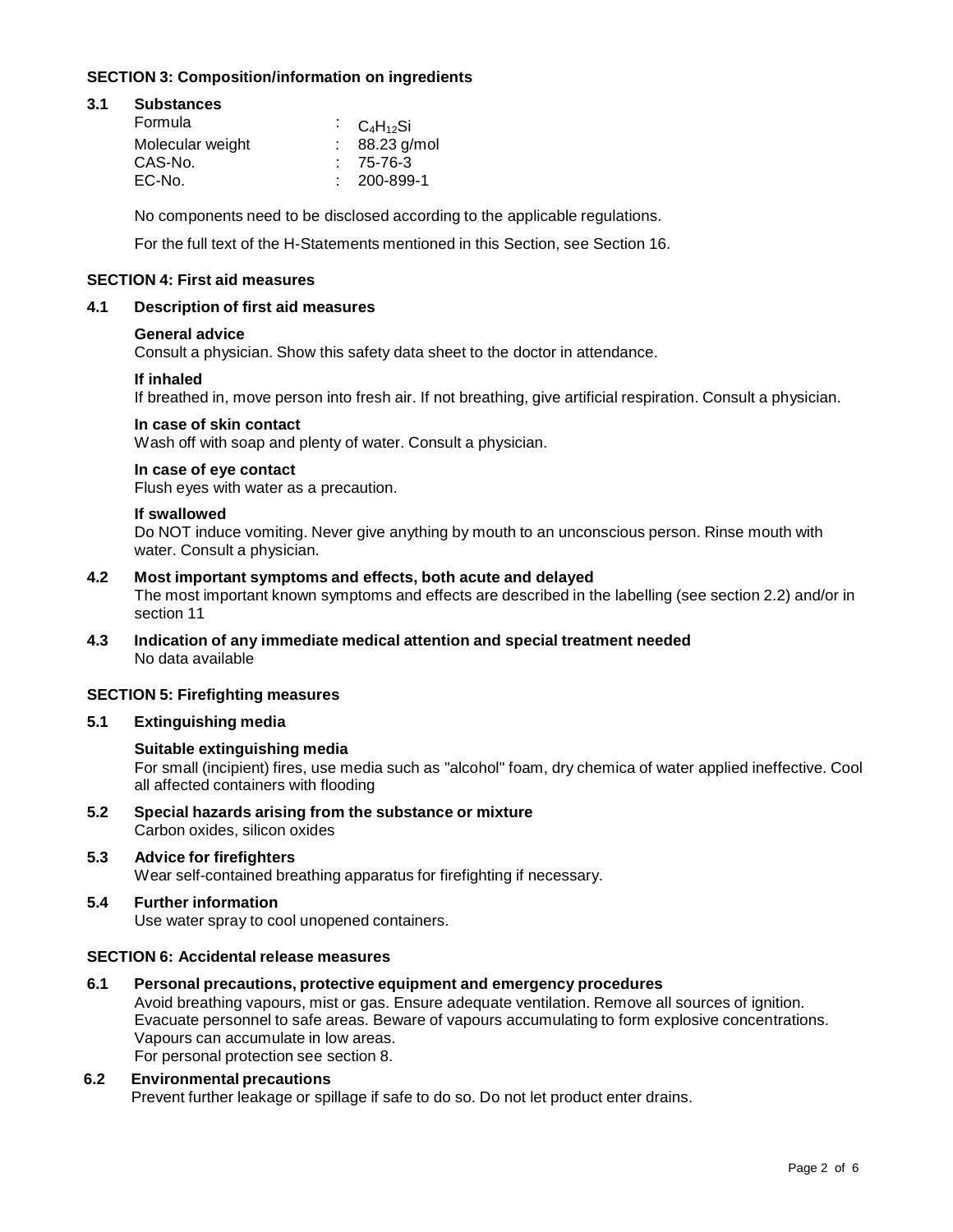# **6.3 Methods and materials for containment and cleaning up**

Contain spillage, and then collect with an electrically protected vacuum cleaner or by wet-brushing and place in container for disposal according to local regulations (see section 13).

# **6.4 Reference to other sections**

For disposal see section 13.

## **SECTION 7: Handling and storage**

# **7.1 Precautions for safe handling**

Avoid inhalation of vapour or mist.

Keep away from sources of ignition - No smoking.Take measures to prevent the build up of electrostatic charge.

For precautions see section 2.2.

### **7.2 Conditions for safe storage, including any incompatibilities**

Store in cool place. Keep container tightly closed in a dry and well-ventilated place. Containers which are opened must be carefully resealed and kept upright to prevent leakage.

Recommended storage temperature 2 - 8 °C

Store under inert gas. Over time, pressure may increase causing containers to burst Handle and open container with care.

Storage class (TRGS 510): Flammable Liquids

# **7.3 Specific end use(s)**

Apart from the uses mentioned in section 1.2 no other specific uses are stipulated

## **SECTION 8: Exposure controls/personal protection**

# **8.1 Control parameters**

#### **8.2 Exposure controls**

#### **Appropriate engineering controls**

Handle in accordance with good industrial hygiene and safety practice. Wash hands before breaks and at the end of workday.

# **Personal protective equipment**

#### **Eye/face protection**

Face shield and safety glasses Use equipment for eye protection tested and approved under appropriate government standards such as NIOSH (US) or EN 166(EU).

#### **Skin protection**

Handle with gloves. Gloves must be inspected prior to use. Use proper glove removal technique (without touching glove's outer surface) to avoid skin contact with this product. Dispose of contaminated gloves after use in accordance with applicable laws and good laboratory practices. Wash and dry hands.

#### **Body Protection**

Impervious clothing, Flame retardant antistatic protective clothing., The type of protective equipment must be selected according to the concentration and amount of the dangerous substance at the specific workplace.

#### **Respiratory protection**

Where risk assessment shows air-purifying respirators are appropriate use (US) or type AXBEK (EN 14387) respirator cartridges as a backup to engine protection, use a full-face supplied air respirator. Use respirators and components tested and approved under appropriate government standards such as NIOSH (US) or CEN (EU).

## **Control of environmental exposure**

Prevent further leakage or spillage if safe to do so. Do not let product enter drains.

# **SECTION 9: Physical and chemical properties**

# **9.1 Information on basic physical and chemical properties**

- a) Appearance Form: liquid
	- Colour: colourless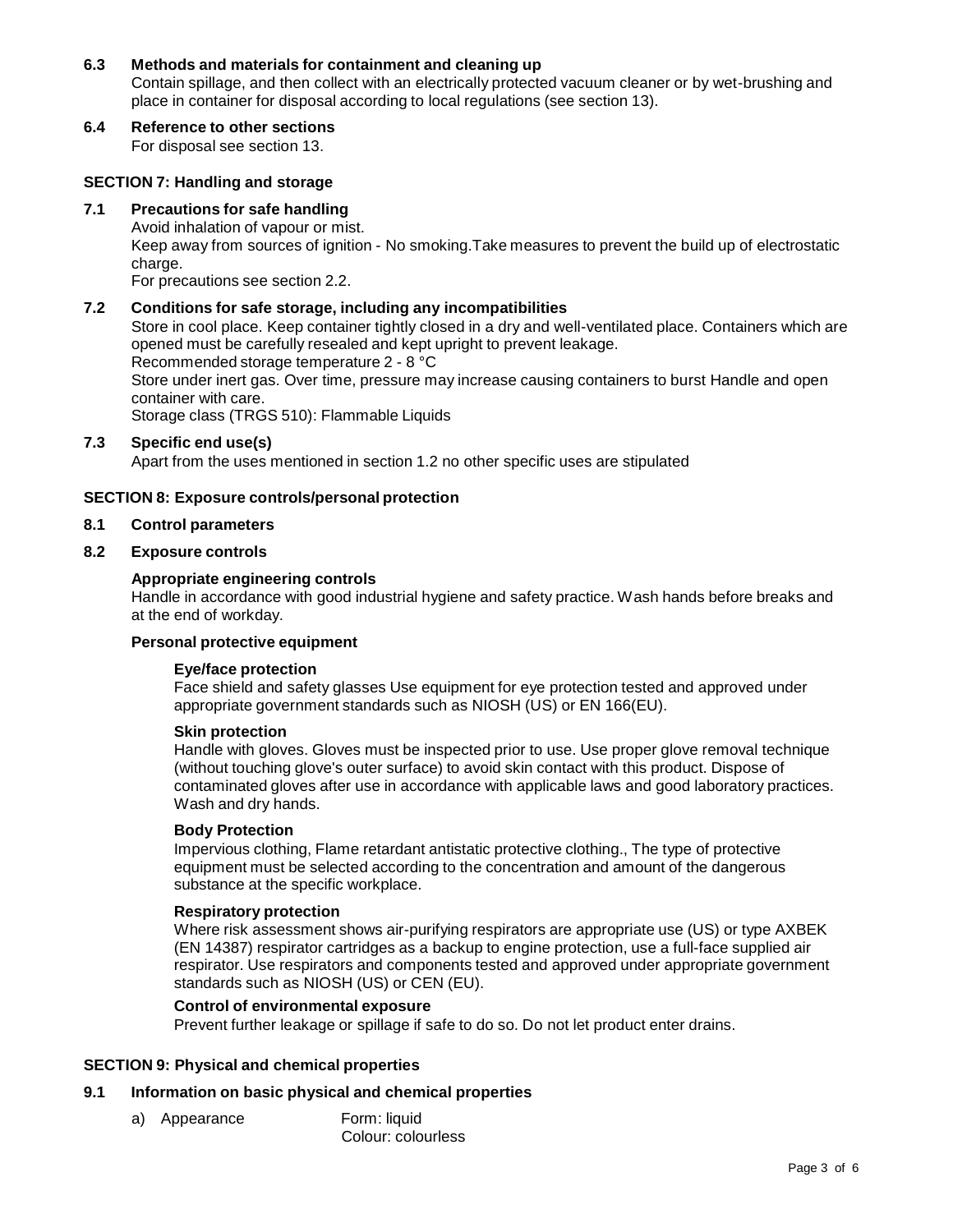| b) | Odour                                              | No data available                  |
|----|----------------------------------------------------|------------------------------------|
| c) | <b>Odour Threshold</b>                             | No data available                  |
| d) | рH                                                 | No data available                  |
| e) | Melting point/freezing<br>point                    | Melting point/range: -99 °C - lit. |
| f) | Initial boiling point and<br>boiling range         | 26 - 28 °C - lit.                  |
| g) | Flash point                                        | -27 °C - closed cup                |
| h) | <b>Evaporation rate</b>                            | No data available                  |
| i) | Flammability (solid, gas)                          | No data available                  |
| j) | Upper/lower<br>flammability or<br>explosive limits | No data available                  |
| k) | Vapour pressure                                    | No data available                  |
| I) | Vapour density                                     | No data available                  |
| m) | Relative density                                   | 0.648 g/cm3 at 25 $^{\circ}$ C     |
| n) | Water solubility                                   | No data available                  |
| O) | Partition coefficient: n-<br>octanol/water         | No data available                  |
| p) | Auto-ignition<br>temperature                       | No data available                  |
| q) | Decomposition<br>temperature                       | No data available                  |
| r) | Viscosity                                          | No data available                  |
| s) | <b>Explosive properties</b>                        | No data available                  |
| t) | Oxidizing properties                               | No data available                  |
|    |                                                    |                                    |

# **9.2 Other safety information** No data available

# **SECTION 10: Stability and reactivity**

| 10.1 | <b>Reactivity</b><br>No data available                                  |
|------|-------------------------------------------------------------------------|
|      | 10.2 Chemical stability<br>Stable under recommended storage conditions. |
| 10.3 | <b>Possibility of hazardous reactions</b><br>No data available          |

# **10.4 Conditions to avoid** Heat, flames and sparks. Extremes of temperature and direct sunlight.

# **10.5 Incompatible materials** Strong acids, Strong bases, Strong oxidizing agents

# **10.6 Hazardous decomposition products** Hazardous decomposition products formed under fire conditions. - Carbon oxides, silicon oxides Other decomposition products - No data available In the event of fire: see section 5

# **SECTION 11: Toxicological information**

# **11.1 Information on toxicological effects**

# **Acute toxicity**

No data availableTetramethylsilane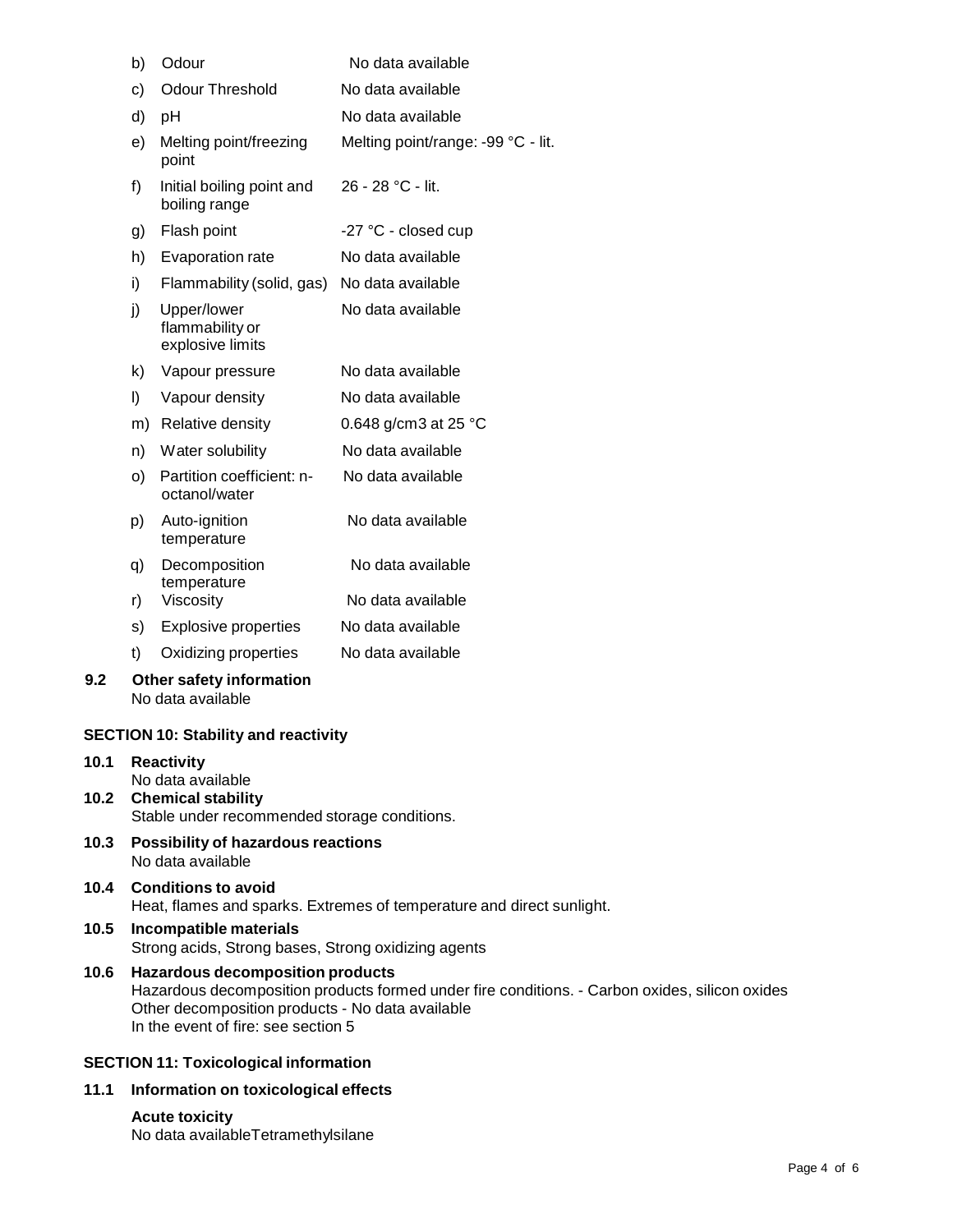#### **Skin corrosion/irritation**

No data available(Tetramethylsilane)

**Serious eye damage/eye irritation** No data available(Tetramethylsilane)

**Respiratory or skin sensitisation** No data available(Tetramethylsilane)

## **Germ cell mutagenicity**

No data available(Tetramethylsilane)

### **Carcinogenicity**

IARC: No component of this product present at levels greater than or equal to 0.1% is identified as probable, possible or confirmed human carcinogen by IARC.

# **Reproductive toxicity**

No data available(Tetramethylsilane)

**Specific target organ toxicity - single exposure** No data available(Tetramethylsilane)

**Specific target organ toxicity - repeated exposure** No data available

#### **Aspiration hazard** No data available(Tetramethylsilane)

**Additional Information** RTECS: Not available

To the best of our knowledge, the chemical, physical, and toxicological properties have not been thoroughly investigated.(Tetramethylsilane)

# **SECTION 12: Ecological information**

#### **12.1 Toxicity** No data available

- **12.2 Persistence and degradability** No data available
- **12.3 Bioaccumulative potential** No data available
- **12.4 Mobility in soil** No data available(Tetramethylsilane)
- **12.5 Results of PBT and vPvB assessment** PBT/vPvB assessment not available as chemical safety assessment not required/not conducted
- **12.6 Other adverse effects** No data available

# **SECTION 13: Disposal considerations**

#### **13.1 Waste treatment methods**

#### **Product**

Burn in a chemical incinerator equipped with an afterburner and scrubber b highly flammable. Offer surplus and non-recyclable solutions to a licensed disposal company. Contact a licensed professional waste disposal service to dispose of this material.

## **Contaminated packaging**

Dispose of as unused product.